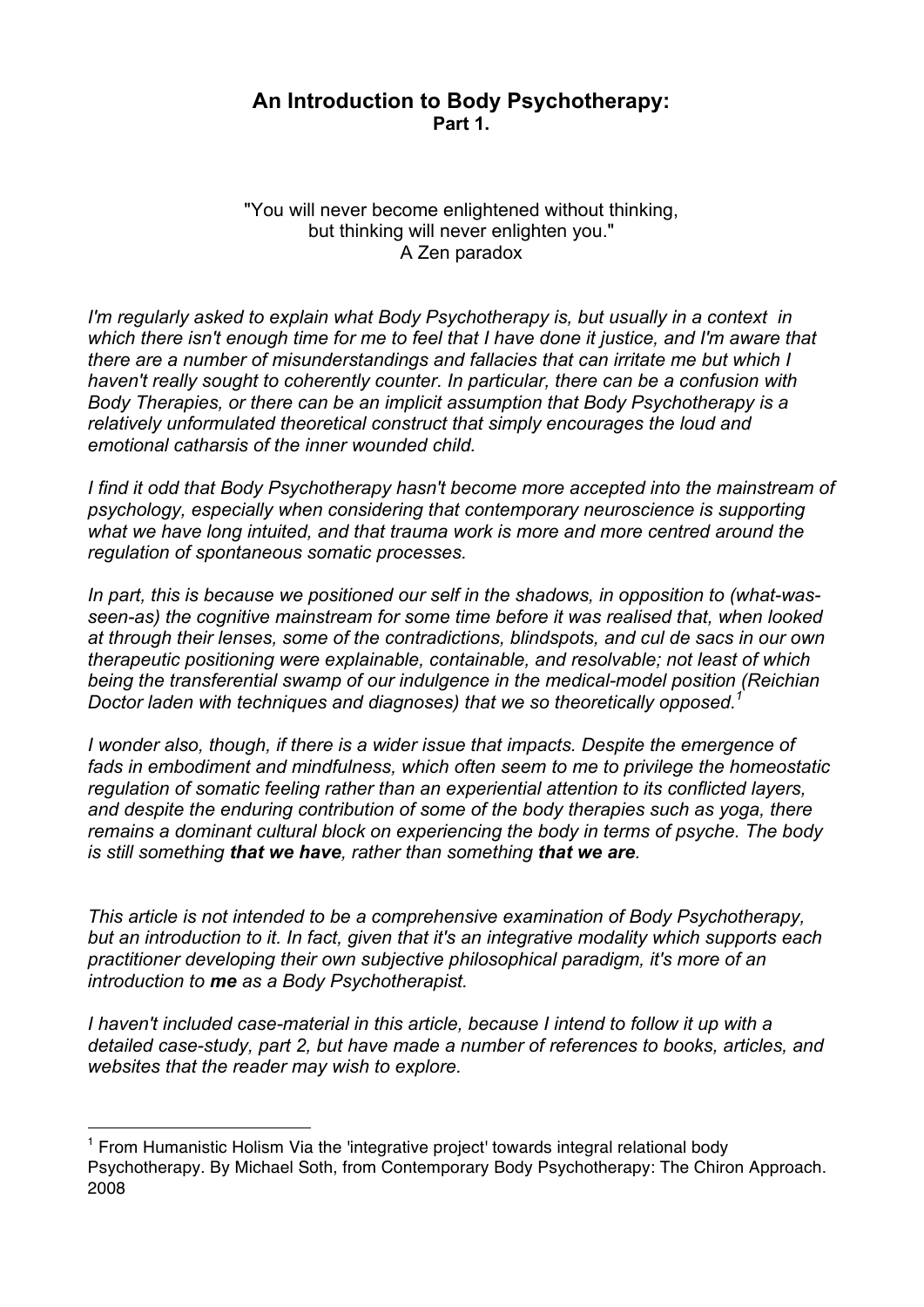Body Psychotherapy has changed shape considerably since its initial theoretical formulation in the early 1930's by Wilhelm Reich  $^2$ , a student of Freud, and the term perhaps better reflects a more traditional approach than the contemporary form that it has evolved into; but for the purposes of this article I'll stick with it, as an expression of a guiding assumption of *the body as psyche*, in a mutually dependent, mutually-informative, inter-dependent relationship with the mind. Not one and the same, but of each other.

In some respects Body Psychotherapy has been ahead of the game. For example: the contemporary findings of neuro-scientists such as Schore<sup>3</sup> and Damasio<sup>4</sup> on the bodymind relationship have been integrated easily, as they're an elaborated extension as well as a validation of Reich's early work, which he asserted to be the scientific extension of Freud's largely discarded focus on the biological psyche. On the other hand, it wasn't until the mid 1990's, some sixty years after its conception, before Body Psychotherapy began to earnestly integrate Object Relations and a Psychodynamic model of transference. Both our advances and our deficits can be traced, albeit simplistically, back to the therapeutic position of the founder and figurehead of Body Psychotherapy, Wilhelm Reich, for whom the vital and expressive body as a fundamental aspect of psyche was a guiding principle, but whose focus on the underlying relationship between therapist and patient was narrow when compared to the practice of Body Psychotherapy today.

Reich's blind-spots have been *our* developmental process, and it's interesting to consider the extent to which any particular model of psychology needs to theoretically integrate the shadow of its Founder as a developmental priority, as its not only the ego-attached aspects of the founder's character-structure that guide the theoretical evolution of the paradigm, but also his dissociated wounds, developmental trauma, shadow, and subsequent blind-spots.

Reich's early work centred around Character Structure - the embodied, embedded, conscious and dissociated habitual patterns by which someone relates to himself, to others, and to the world; the accumulated, frozen adaptations to an emotionally unvalidating early environment that allows the ego to imagine that it has preserved the safety of the self in its contact with significant relationships by suppressing and dissociating from that which causes unbearable conflict with them.

It's commonly understood that supporting narratives and philosophies, behaviours and continued adaptations emanate from the ego-restructuring fuelled by early developmental wounds, but Reich's particular contribution was the formulation of an holistic understanding of this process, in which somatic systems were entirely reflective of and inter-related with cognitive processing, verbalised experience, and psychological structure; and so far as I'm aware his was the first scientifically formulated holistic system of human experiencing and processing, established fifty years before neuroscience proceeded to rapidly expand upon it.

Reich's work can be hereby understood as a direct challenge to the Cartesian principle of 'I think, therefore I am', a dualistic statement that privileged *mind* over *body* as the centre of human experiential existence, and that became a guiding force for the modern era in which science and rationale were freed from the constraints of the church, inclined then to

<sup>2</sup> Character Analysis. By Wilhelm Reich 1934

<sup>&</sup>lt;sup>3</sup> Affect Regulation and the Origin of the Self: The Neurobiology of Emotional Development 1994

<sup>4</sup> Descartes' Error: Emotion, Reason, and the Human Brain 1994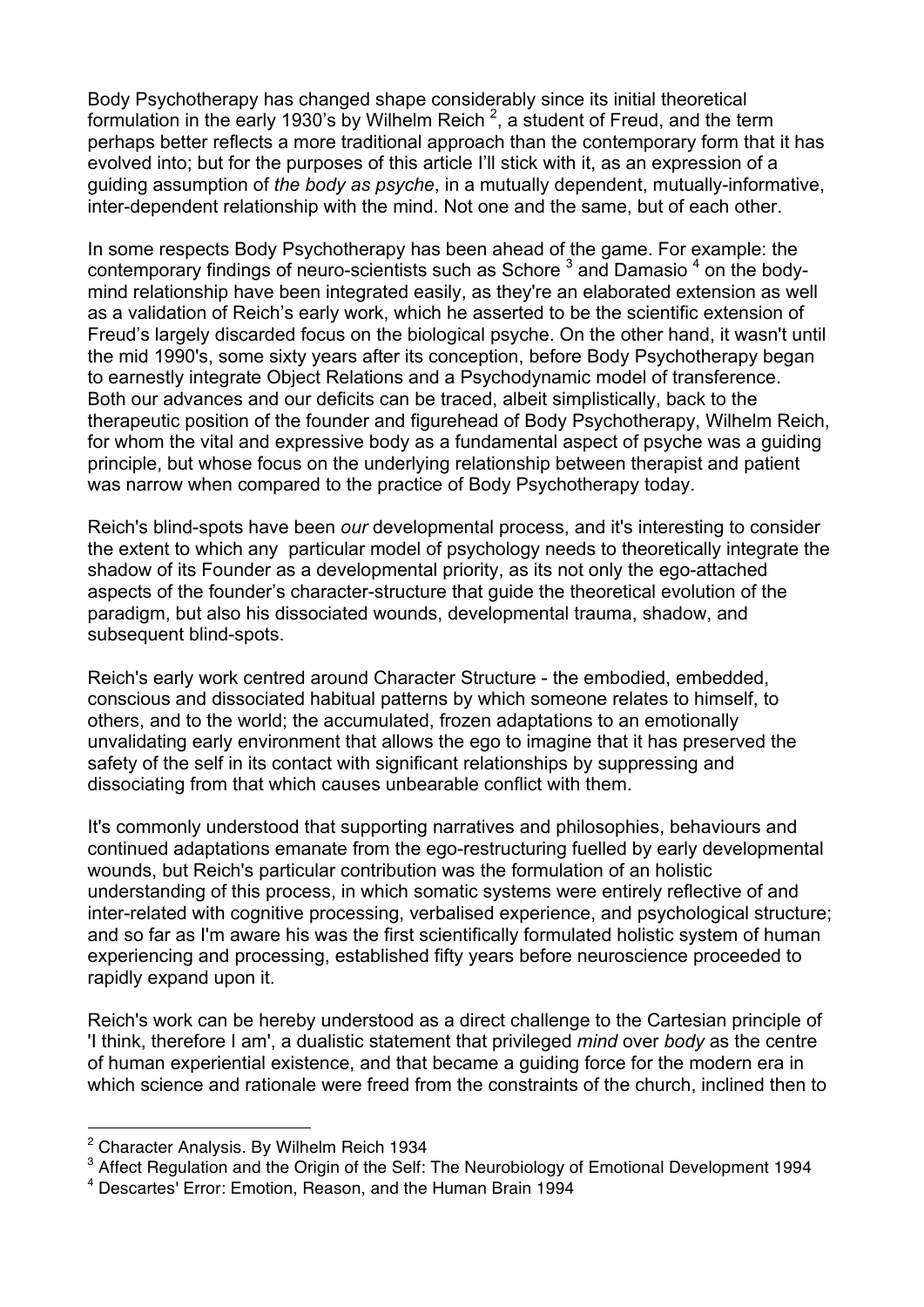look somewhat unfavourably upon those whose insights challenged the assumption of the earth and it's human inhabitants as being at the centre of a God-overseen cosmos.

I find it fascinating that a philosophical position can be so liberating in one era, and yet remain symbolic of a cultural dissociative split in another. In freeing the scientific mind, the rational and empirical, the experiential body *along with all of its intuitions and intelligence* became theoretically suppressed.

This becomes all the more interesting if we consider, as Bob Withers has, that Descarte's formulation *may* have been in-part inspired by a traumatic wartime flashback, which Descartes understood as one of a series of three guiding dreams. If so, we might consider the possibility that his theoretical position was fuelled in-part by the wish to take himself away from the traumatised body and place his own *sense of self* in the mathematical exactness of his splendid mind; and we might add to this consideration that he lost his mother and new-born brother at the age of 14 months, a time prior to sturdy linguistic development, and that again he may have been unconsciously inclined to establish an identity at a developmental point that discounted the significance of pre-cognitive trauma.<sup>5</sup>

With the integration of Neuroscience, Psychodynamics, Object Relations theory, and physics, Contemporary Body Psychotherapy has taken a quantum leap in unravelling the limited, linear, and reductionist Cartesian understanding of the psyche, developing in its stead an image of the systemic, co-organised psyche in which our rational and cognitive processes are perhaps just a single strand of a complex intersubjective relational web. But even back in the 1930's much of Reich's proposition was demonstrable through what we would now consider to be basic physiological science.

The brain is somatic, as are the various nervous systems, and it's unquestionable that we have physiological counterparts to our psychological processes, linking the processing of emotional experience through the brain, the endocrine system, the muscular and respiratory patterns, and so on.6 <sup>7</sup> The *startle reflex* is principally a somatic response, as is the *fight or flight mechanism*, the autonomic nervous system's reaction to perceived threat, physical or emotional. We have spontaneous muscular contraction in the face of emotional danger that represent the particular threat at hand, and these contractions can become fixed and habitual when the threats are repetitive or severe, the ego response and lasting adaptations representative in the body as well as in its cognitive counterparts.

If we now acknowledge that a child is still in the process of skeletal growth, and if we acknowledge that patterns of tension impact upon the smoothness of natural skeletal growth, then we can see simplistically the basics of the Reichian Character Structures: that the body form, both explicitly and subtly, comes to represent the psychological history of the person. <sup>8</sup>

Intuitively we know this. We recognise and respond to somatic types and traits, consciously perceiving at least general characteristics from the way in which the body is

<sup>5</sup> Descarte's' Dreams. By Bob Withers. Journey of Analytical Psychology 2008, 53, 691-709

 $6$  The Body Remembers: The psychophysiology of trauma and trauma treatment. By Babette Rothschild 2000

<sup>7</sup> Anatomy & Physiology for Psychotherapists: Connecting Body & Soul. By Kathrin Stauffer 2010

<sup>8</sup> Characterological Transformation. By Stephen M. Johnson 1985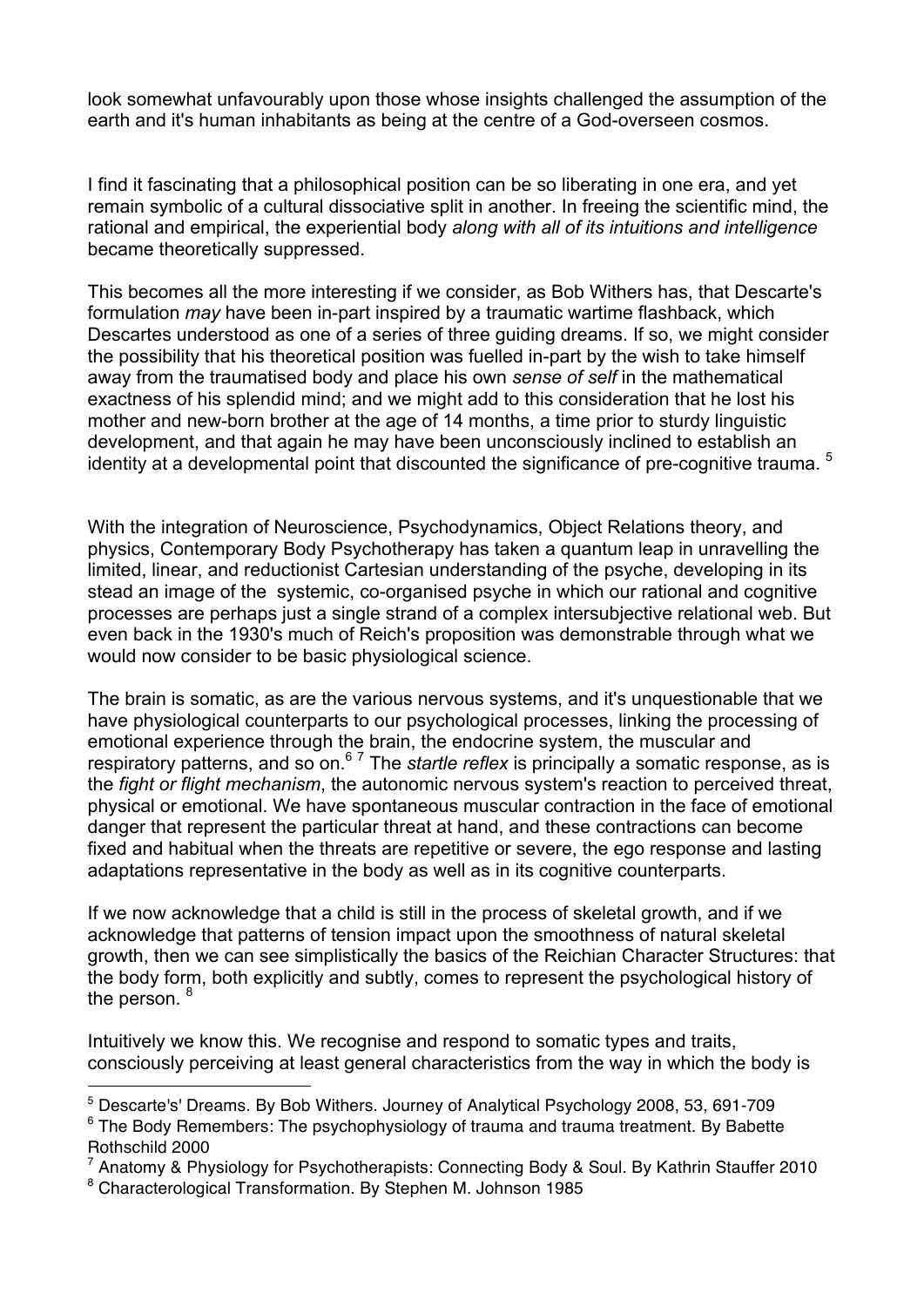formed, held, and expressed; and unconsciously of course we perceive a great deal more. If we consider now our use of somatic-emotional metaphor, the picture becomes more and more explicit, as we have a rich folkloric language that testifies to an implicit understanding of the link between body and mind:

The heart has an obvious association with love. We follow our heart, become broken hearted. We carry a chip on our shoulder, get things off off our chest, find that some people give us a pain in the neck, have a stiff upper lip that suggests our suppressed emotions, become wide-eyed with excitement, narrow eyed with distrust, can't stomach it, are gutted with disappointment, shit ourselves with fear, have butterflies in our stomach, dig our heels in with stubbornness, be straight backed with pride, spineless with cowardice, become tight lipped with secrecy, have our feet on the ground, go head first into situations, are grounded, inspired, feel suffocated; and so on.

Whether through basic physiological science or common cultural metaphor, we both know and intuit the sense of psyche as being *embodied*; that the fact that a person *thinks* does not constitute the extent of how it is that he experiential exists. If we now add to this the more contemporary integration of other psychological and scientific models, the picture of the embodied human psyche becomes all the more complex.

Our cognitive and rational processes, principally left-brain functions, are informed by our sensory, intuitive, and emotional body, principally right-brain functions, in a continuous and open feedback loop. Indeed, the vast majority of communication *between* people is via a right-brain to right-brain mediation, a non-linguistic, non-linear interaction of subtle body language, prosody, and emotional-energetic resonance, in which we don't just mutually inform unconsciously, but mutually *internalise,* mutually *organise,* and mutually *regulate* our respective psyches; <sup>9</sup> and to the extent whereby we might say say that, on certain levels at least, the notion of a clear separate sense of self is a communicational convenience. There is a dynamic interaction of selves at a primary and non-conscious level.

Neuroscience is increasingly exploring modes of communication between people that are explicitly non-verbal, the most interesting for me being the studies of responsive EEG patterns in empathically-bonded people, the brain waves of one seeming to respond to the brain waves of a stimulated other despite being in physically and sensorily separate labcondition environments. There is no known biophysical mechanism for this information exchange and no demonstrable proof for the hypothesis of a *quantum* relationship between people, but a theory under consideration is that of Quantum Entanglement, in physics that two particles once connected on a sub-atomic level will remain forever responsive to each other, disregarding the physical distance by which they come to be separated. One inch, a billion miles; the response is the same. <sup>10</sup>

Given that the left-brain functions don't begin to develop in earnest until about the age of two, early attachment and bonding processes are largely a right-brain to right-brain mediation between parents and child  $11$ , an energetic resonance, perhaps a quantum dynamic. Language hasn't begun, and so there can be no early narrative, though one may

 $\overline{a}$ 

<sup>10</sup>See for example: "Correlation between brain electrical activities of two spatially separate subjects." By Wackermann, Seiter, Keibal, and Walach. Neuroscience Letters 336. 2003 <sup>11</sup> Affect Regulation and the Origin of the Self: The Neurobiology of Emotional Development. By Allan N. Schore

 $9$  The Science of the Art of Psychotherapy. By Allan Schore 2012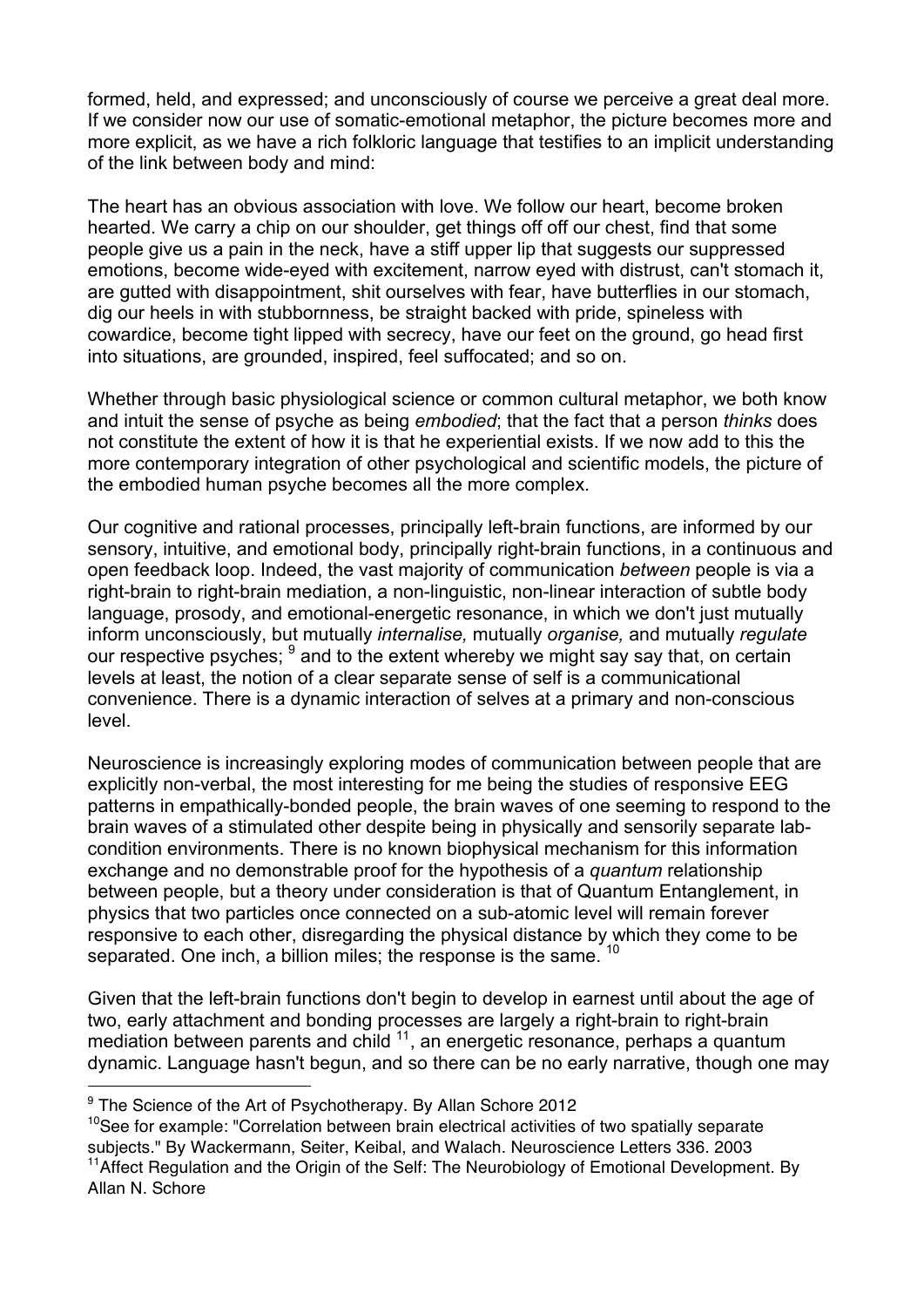be applied in retrospect. Therefore, addressing early trauma or attachment crisis verbally can be a definitively limited approach for any discipline, and the likelihood of these early dynamics becoming re-enacted in the therapeutic encounter unconsciously all the more inevitable.

An egoless, defenceless, thoroughly dependent being who needs to bond and attach urgently; the newborn's capacity to register subtle body language and prosody is rapid. His survival depends on it, his psyche is built upon it, even the structure of his brain is responsive to it; and he receives the embodied, emotional, and energetic psychological history of the parents - from the well processed to the dissociated - internalises and organises around it in the formation of his being.

We can see this from a pathological position quite justifiably, of course, the unresolved issues of the parental character structures becoming embodied in the psyche of the infant, dumped on him as it were. But if we go beyond the simple generational *cause and effect* of psychological wound, we can see that the infant is internalising psychological lineage going back 100,000 years or more, and it doesn't take many generations of back-tracking before a linear cause and effect perspective regarding psychological lineage becomes an unsubstantial delineation around an infinitely more complex dynamic picture.

Psychological existence, on some level and for want of a simplified linear metaphor, is a relay race, each generation taking the baton from the last or, for want of a simplified nonlinear metaphor, *taking the baton from the last, with whom he to some degree merges*. This can make the blaming of parents for one's inherited trauma really a rather trivial and reductionist exercise, as we might just as well blame any of the parents that came before them, back to the beginning of self-consciousness.

The wounded infant internalises and embodies the dynamic wound, his own wounded self and the parental wound also, *that which caused the dynamic impact*, and this will all be organised as a *relational* as well as a *body-mind split*; each dynamic aspect a parallel of the others in a chaotic complex cacophony that we simplify through dissociation in order that we might have some semblance of a structured and coherent mind.

The impact on the transferential dynamics of the therapy room are another parallel - *and transference is always somatic* - though we can elaborate it further now to acknowledge that transference is often not a linear construct, but a co-construct between therapist and client, a mutual dissociation whereby the therapist's complex wound meets the client's in a show, a matally also shake in more by the thoropiece complex weaks most the source of symbiotic and mutual re-enactment:<sup>12</sup> <sup>13</sup> at its most charged so often the source of uncontainable dynamics, and at its most passive the source of stasis in the therapeutic encounter.

I would be inclined to argue that transferential coalescence is a constant phenomenon, largely because I don't see how it can't be. We are hard-wired to relate in subtle dynamic ways, to co-organise our psyches somatically as well as cognitively, and I suspect that the moments when we name a transference or counter-transference are simply those moments when it has been noticed; and much as our developmental wounds form out of relationship, so it is *in relationship* that they seek to remain validated in their adaptation

<sup>&</sup>lt;sup>12</sup>Standing in the Spaces: Essays on Clinical Process Trauma and Dissociation. By Philip M. Bromberg 2001

<sup>&</sup>lt;sup>13</sup> Psyche's Veil: Psychotherapy, Fractals, and Complexity. By Terry Marks-Tarlow. 2008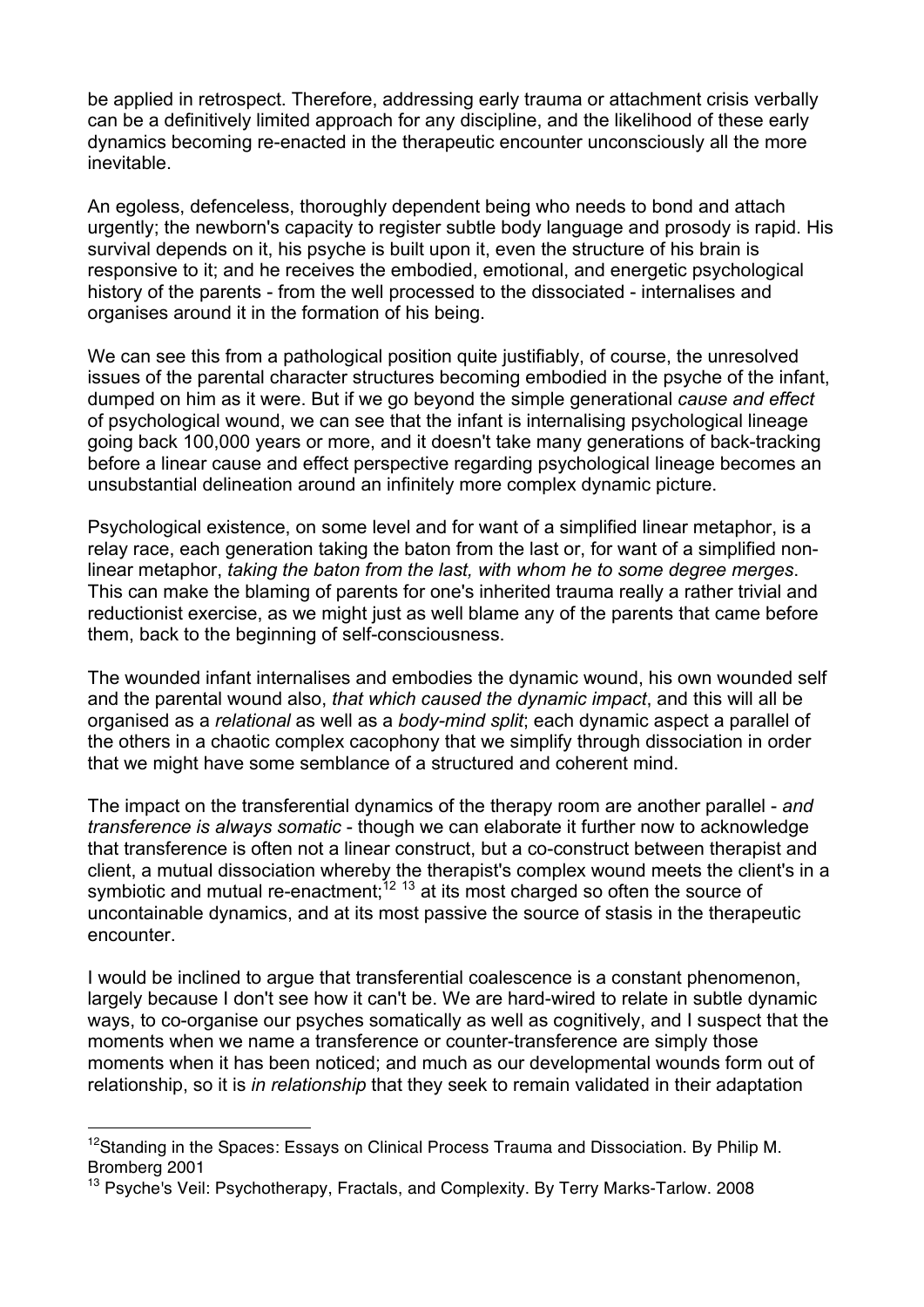away from the pain of the primary wound, via a re-enactment all the more likely to maintain its stability because of its inter-subjective mutuality.

This seems to me to be much of the work of the therapist: becoming aware of an incoherence in the consciously held process, whether from the left-brain cognitive use of language and explicit belief system, or from the right-brain intuitive soma; becoming aware of the possibility of a (mutual) re-enactment, and attending to one's own personal and professional process in order that the re-enactment might become instead a reexperience, a re-written version of an old story.

I find these moments of mutual epiphany and the spontaneous re-alignments that extend from them exciting, this experience of the mutuality of psychological process, this depth of interconnection between two people despite whatever distinctions each might make of the other. I'm excited by these moments *for a moment* before I become wary of them.

I like the metaphorical applicability of Heisenberg's Uncertainty Principle: that we can only know one thing for absolute certain by being *definitively* uncertain about another (objectrelated) thing, and this is my experience of therapeutic clarity; that it's usually a dissociative illusion, a brief enlightenment on the top of further chaotic entanglement. I believe that whatever sense of knowing that I have, it's because I'm only aware of a partial truth.

In generalised terms, my most common conflict as a therapist is between the need for this sense of *clarity and stability* versus the need for the *uncertainty* which I know to be the well-spring of change and transformation. Some of this need for clarity and stability is of course helpful and useful. Not many clients relish the experience of a therapist who is unable to appear to oversee and manage a therapeutic process, but it also leans into my residual hope that *I'm more or less in control of things* and *can* be in control of things; that there is a *cause and effect* in my therapeutic work, rather than a chaotic entanglement of which I'm largely unaware.

This puts me in mind of the conflict between Newtonian and Quantum physics, the fundamentally predictable and the fundamentally not; and chaos and complexity theory makes sense of this for me: that tiny variations within a dynamic system can inspire a disproportionately radical effect, and complex self-organising systems may shed their stable equilibrium spontaneously in a manner that is impossible to predict from a straightforward linear cause and effect position, and then reorganise themselves into a new stable equilibrium, the processes of which again being beyond the grasp of a strict linear reasoning.

This has a number of implications for Psychotherapy. For *complex self-organising system* we might read *psyche*, *ego*, *family,* for three obvious examples; each organised from the dynamic relationship between innumerable inputs, explicit and implicit, present day relational and inter-generational, and on many layers of the cognitive and physiological; all are systemically vulnerable to small changes from one aspect of the system, a powerful effect on the integrity of the whole through a relatively minor adjustment to a dynamic<sup>14</sup>; all are liable to deconstruct to an extent that can't be easily explained through a simple cause

<sup>&</sup>lt;sup>14</sup>Paradox and Counterparadox: A New Model in the Therapy of the Family in The Schizophrenic Transaction. by Palazzoli, Boscolo et al 1985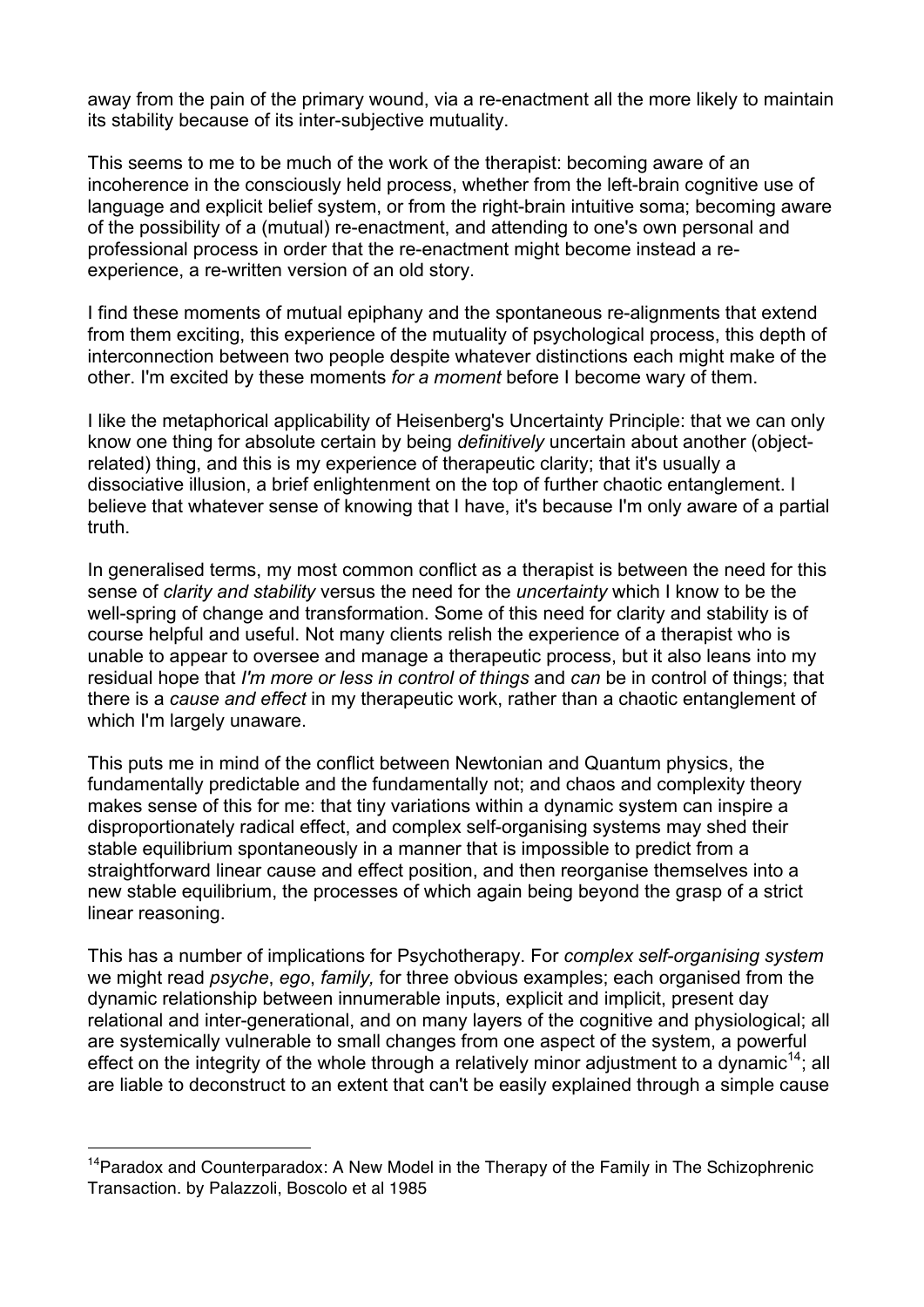and effect perspective; and all are liable to reconstruct in either a virtual replication of the original deconstructed form or into a radically new structural organisation.

It further suggests that whilst we should of course seek *clarity* in the therapeutic relationship, and all of the stability, ego-strengthening, and containment that it may bring in its slipstream, we should also be cautious of it, as inevitably it disguises the complexity of everything else that is happening *unfelt*. A useful metaphor for me is the sea. It's tidal and can be fairly accurately predicted and easily related to on that level, but the fact that it's tidal does not tell the whole story of the sea.

We need both realities, the one that maintains clarity, stability, predictability and stasis *and* the one that allows for change and transformation. We *need* to stay the same and we *need* to change, and this seems to me to be perfectly represented in the classic therapeutic paradox  $15$ , whereby a client comes to therapy because he wants the change that he then sets about thoroughly resisting.

This is hardly surprising really. Incremental change can happen without deconstruction and crisis, the character structure able often to move to the outer boundaries of itself; but character *transformation*, the radical paradigm-change that is so often needed to move us on, requires our ego to will its own self-consumption; a recipe for conflict if ever there was one, and one inevitably enacted somehow in the on-going dynamics of the therapeutic relationship.

There's a tendency to polarise in identification with the conflict, explicitly and implicitly, to attach to and champion one side of it or another - the need for change or the fear of change - but by privileging either I'm bypassing the conflict between the two, pushing one into the foreground whilst dissociating attention from the other.

Working with mutually opposing forces concurrently is not really plausible from a strictly linear dualistic position. It's one or the other, a paradox, but from a *dialectic* position it can be, so long as I am able in the moment to relinquish my illusion that I am somehow in control of this process.

In dialectic processing - whereby *thesis plus antithesis equals synthesis <sup>16</sup> -* I understand that by holding both mutually opposing positions concurrently, a spontaneous synthesis of those positions might occur, creating in their stead a third position; an amalgamation of the two, in which both are *transcended and included* in the third position, and whose details and structure I'm unable to predict accurately.

When we add to this the acknowledgement that therapeutic process is an inter-subjective matter, then it becomes all the more tricky, as the dialectic process is something that happens spontaneously *between us*, rather than being something that I omnipotently oversee. I'm an active and unconscious part of the process, rather than just its conscious mediator.

For my money, Ken Wilber's is the most comprehensive, interesting, expansive, pluralist and accurate portrayal of developmental process I've read; and the phrase *transcending and including* is taken from him as a description of how it is that we move from one ego

<sup>15</sup>Michael Soth: www.integra-cpd.co.uk

<sup>16</sup> Georg Wilhelm Friedrich Hegel, German Philosopher 1770-1831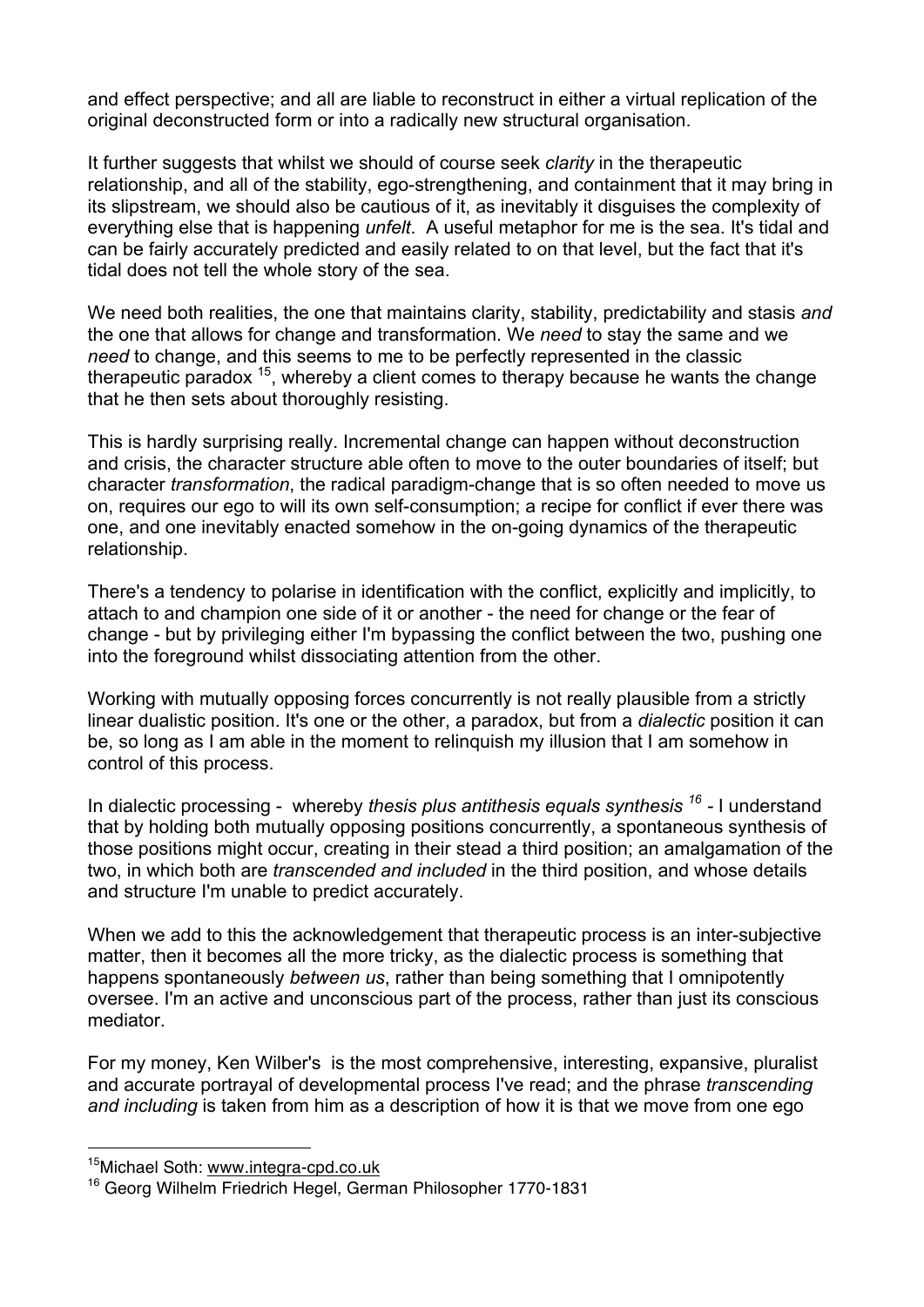structure to another, dialectically integrating the forces of the *previous* with the forces of the *new* in a spontaneous deconstruction and reconstruction.<sup>17</sup> This can be usefully applied to dualisms in general, as a counter to our instinct as humans to be oppositional and polarised in our processing of experience, thought, and conflict.

The quantum transcends the linear, but incorporates it. A cause and effect reasoning *does* guide the Psychotherapist, but to some extent is always a relatively superficial perspective compared to the dynamic complexity of the underlying psychological coorganisation between therapist and client. How often have I felt that my client and I have nailed the psychopathology down, that we know the cause and effect intimately, but yet no real or lasting change has occurred?

In transcendental moments of epiphany, we can see though that complexity becomes transcended and incorporated into simplicity, those clear moments in therapy when it feels that we have spontaneously gone beyond our psychological co-organisation and found a simple peaceful meeting-place of mutual realisation in the here and now.

And of course, in the developmental process, body-identity consciousness needs to be transcended but incorporated into mental-identity consciousnesses, which certainly appears to be something of a cultural block. The body seems to be something that we are either beleaguered by, with *its* intrusive and irrational emotions, *its* capacity to respond to the world in ways that we wish *it* didn't, and *its* inability to stay young; or as a dissociated physiological slave for the thinking mind, able to produce useful actions but otherwise pretty irrelevant. Despite the passage of nearly four hundred years, we seem to remain organised around Descarte's statement -

*"[T]his "me," that is to say, the soul by which I am what I am, is entirely distinct from body...and even if body were not, the soul would not cease to be what it is."* Principles of Philosophy 1644 p249

- and struggle to integrate the contemporary response of neuroscientist Antonio Damasio

*"This is Descartes' error: the abyssal separation between body and mind...the suggestion that reasoning, and moral judgment, and the suffering that comes from physical pain or emotional upheaval might exist separately from the body. Specifically: the separation of the most refined operations of mind from the structure and operation of a biological organism."*

**Descarte's Error: emotion, reason, and the human brain. 1994 p249 - 250**

or that of Ken Wilber....

 $\overline{a}$ 

*"Biologically there is not the least foundation for this dissociation or radical split between the mind and the body, the psyche and the soma, the ego and the flesh, but in psychology it is epidemic. Indeed, the mind-body split and attendant dualism is a fundamental perspective of Western Civilisation."* **Ken Wilber. No Boundary 2001**

Saying this, I don't for a moment to wish to imply that Body Psychotherapy has somehow defined the way forward, as it is certainly by its developmental nature a work-in-progress.

<sup>&</sup>lt;sup>17</sup>The Atman Project: A Transpersonal View of Human Development. By Ken Wilber (1980)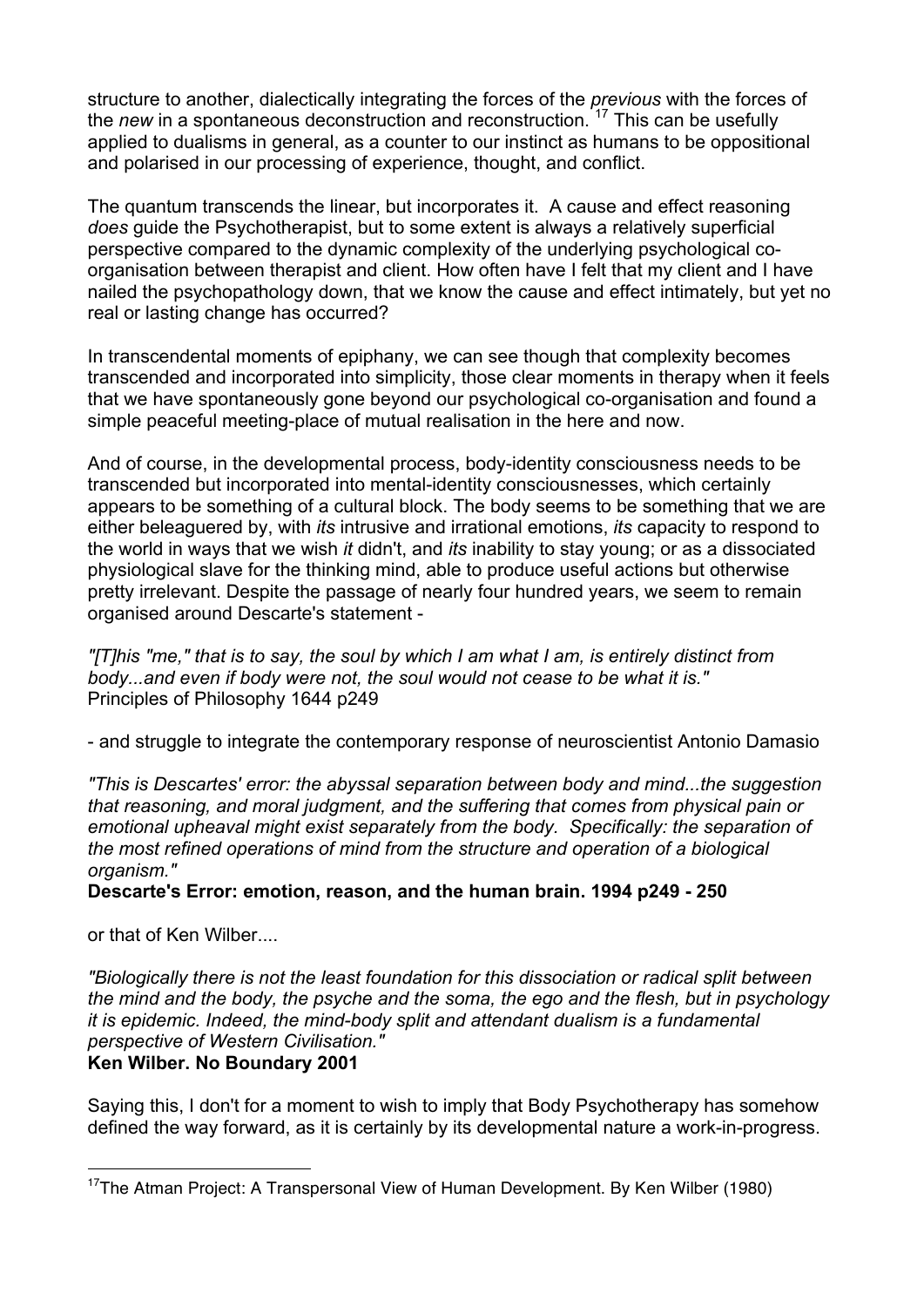However, theoretically we have come a long way since Reich's original formulation, and the two principle reasons for this have been a relatively straightforward integration of other models, such as Gestalt, and a more painful dialectic integration with other models.

There was a traditional distrust between the Body Psychotherapy world and the Psychodynamic world which, simplistically, represented the body-mind split. They were the trapped unvitalised repressive cognitive scientific adults, and we were the hippy cathartic humanist children. It was a potent time in the development of body psychotherapy when it was realised that what we needed to develop, to understand and resolve the reenactments that we were being caught up within, was what Psychodynamics had long been exploring - the transferential relationship.

This process deconstructed Body Psychotherapy, exposing our blindspots, including those that we imagined that we were opposing - the body-mind split (which we re-enacted by reversing it so that the body expressions took precedence over cognition) the doctorpatient dualism, healer-wounded dualism, the transferential impact of touch in therapy and over the subsequent decades we have both transcended our old self-identity, but also incorporated it into a third position, different for each individual practitioner, that has allowed us to continue to evolve as a paradigm whilst remaining in contact with our primary guiding formulations and styles of practice.

My sense of this evolving paradigm is that it's an on-going dialectic process, both in terms of theoretical positioning and in terms of how I personally and slowly integrate all of this into my own experiential reality. I used to believe that Body Psychotherapy was the holy grail, but I appear to have transcended this particular dissociated arrogance, and I'm far more enthused by the thought that the various disparities in the numerous models of psychology are representative of our cultural split, that we as a profession are the custodian of the developmental process of society, and that the most significant job we have is to find a way to integrate each other. And I believe that one thing that needs badly to be integrated more fully into the culture and the therapeutic relationship is the body as psyche and as self.

## **Two useful websites:**

Michael Soth: his website is rich with theoretical resource, and I would highly recommend it. Michael regularly offers CPD training in the Brighton area: www.integra-cpd.co.uk

CABP (Chiron Association for Body Psychotherapy). www.body-psychotherapy.org.uk The Cabp is an accrediting organisation linked with UkCP. It has a referral system for Body Psychotherapists, and will be offering a post-grad conversion training in Body Psychotherapy for already qualified therapists.